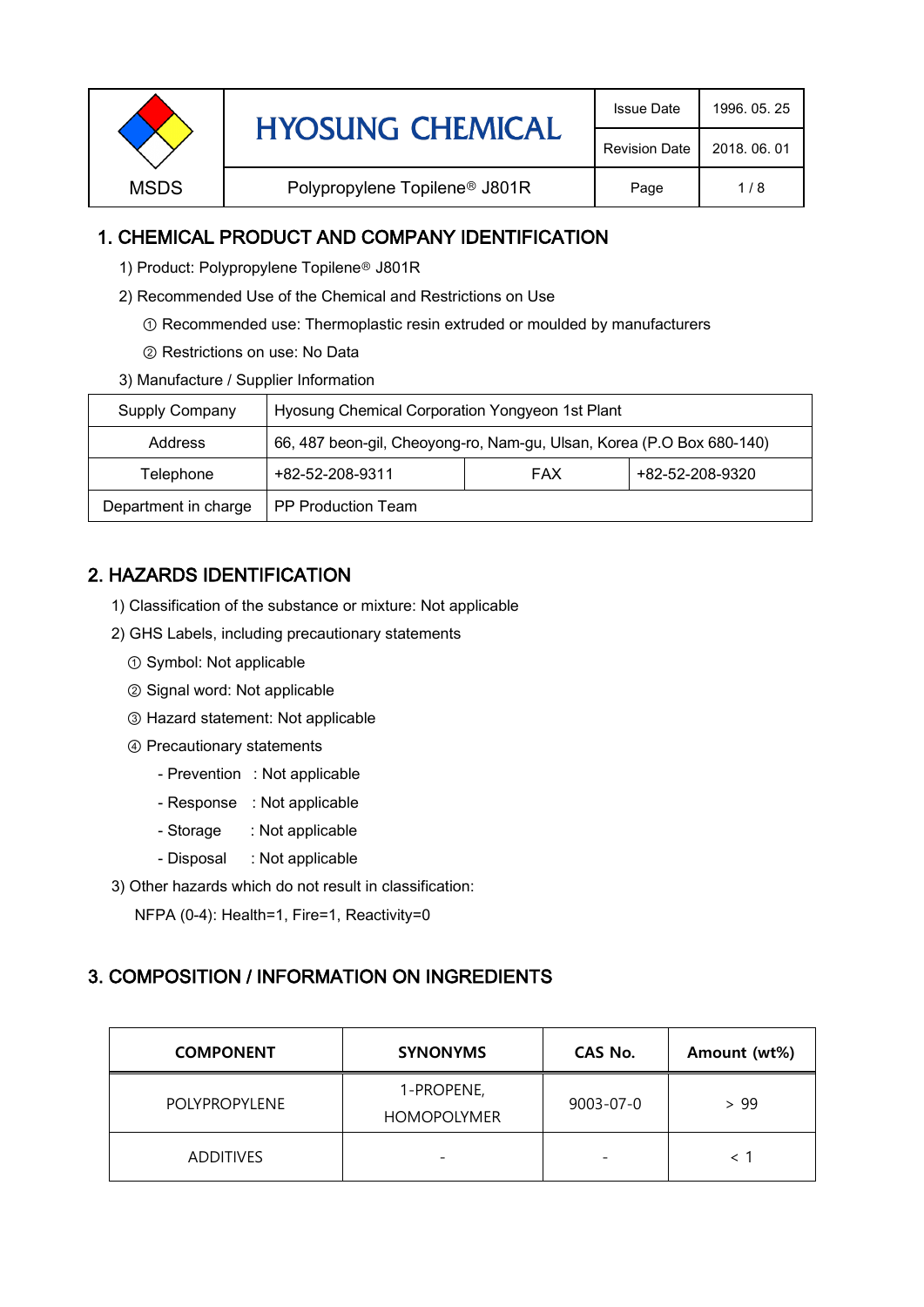|             | <b>HYOSUNG CHEMICAL</b>                   | <b>Issue Date</b> | 1996, 05, 25 |
|-------------|-------------------------------------------|-------------------|--------------|
|             | <b>Revision Date</b>                      | 2018, 06, 01      |              |
| <b>MSDS</b> | Polypropylene Topilene <sup>®</sup> J801R | Page              | 2/8          |

### 4. FIRST AID PROCEDURES

- 1) Eye Contact
	- · In case of contact with substance, rinse your eyes immediately with running water for at least 20 minutes.
	- · Take medical action.
- 2) Skin Contact
	- · In case of contact with substance, rinse your skin immediately with running water for at least 20 minutes.
	- · Remove contaminated cloths including shoes immediately.
	- · Take medical action.
- 3) Inhalation
	- · Take medical action.
	- · Move into fresh air.
	- · If short of breathing, provide oxygen supply system.
- 4) Ingestion
	- · Do not put anything into the mouth of an unconscious person.
	- · Take medical action.
- 5) First-Aid Treatment and Information on Medical Doctors
	- · Let a medical provider know about the substance and take appropriate protection.

### 5. FIRE FIGHTING MEASURES

- 1) Suitable (Unsuitable) Extinguishing Media
	- · Extinguishing media: Water, Carbon dioxide, Extinguishing powder, Firefighting foam
	- · Unsuitable Extinguishing media: No data
	- · Large fire: Firefighting, Water spray
- 2) Specific Hazards from Chemical Material
	- · Toxicant from combustion: Pyrolysis or combustion cause irritative gases or carbon dioxides.
- 3) Fire Fighting Procedures and Equipment
	- · If it can be done without risk, move container from fire area.
	- · If it will be leak, do not spray high-pressure water stream.
	- · Dike for later processing.
	- · Use extinguishing agents appropriate for surrounding fire.
	- · Avoid inhalation of materials and combustion products.
	- · Up the wind and avoid low area.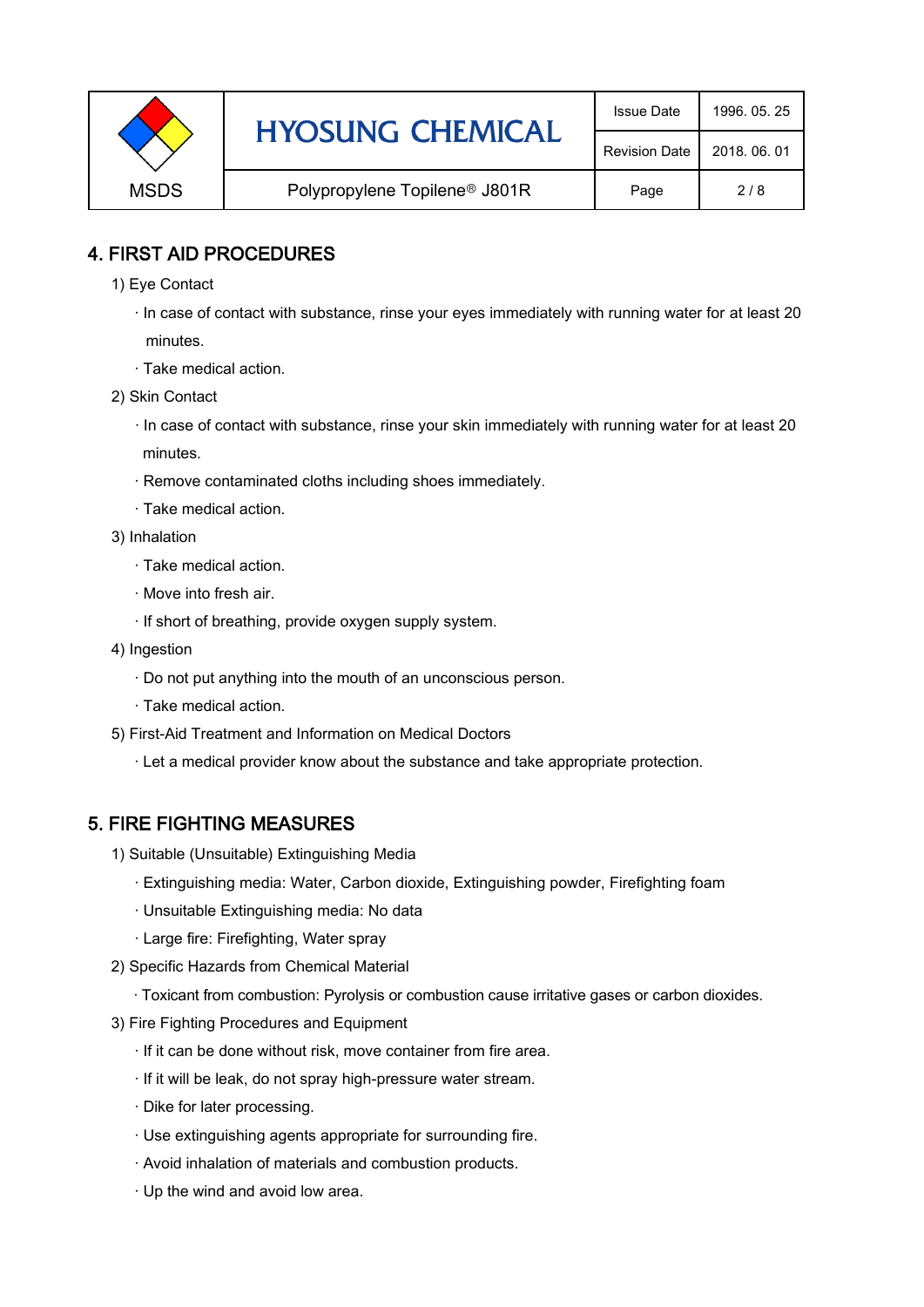|             | <b>HYOSUNG CHEMICAL</b>                   | <b>Issue Date</b> | 1996, 05, 25 |
|-------------|-------------------------------------------|-------------------|--------------|
|             | <b>Revision Date</b>                      | 2018, 06, 01      |              |
| <b>MSDS</b> | Polypropylene Topilene <sup>®</sup> J801R | Page              | 3/8          |

### 6. ACCIDENTAL RELEASE MEASURES

- 1) Personal Precautions, Protective Equipment and Emergency Procedures
	- · Remove all flammable sources.
	- · If it is not dangerous, stop leaking.
	- · Take caution of substances and conditions that should be avoided.
	- · Ventilate properly.
	- · Do not touch the effluents or walk around the area.
	- · Prevent producing dust.
- 2) Environmental Precautions
	- · Release to air: Not available
	- · Release to soil: Not available
	- · Release to water: Not available
- 3) Purification and Removal Methods
	- · Small leak: Put in proper containers for waste.
	- ,· Large leak: To minimize the spread, cover it with plastic sheets or water-proof cloths and keep it away from water.

### 7. HANDLING AND STORAGE

- 1) Handling
	- · Avoid direct physical contact.
	- · Wash thoroughly after use.

· Take precautionary measures to prevent against explosion risks, as all types of polymers may develop dust during transporting or grinding of granules.

- 2) Storage
	- · Keep stored in airtight containers.
	- · Keep stores in a cool, dry place.
	- · Place in an appropriate space in compliance with local regulation.

### 8. EXPOSURE CONTROLS AND PERSONAL PROTECTION

- 1) Exposure Limits and Biological Exposure Limits of Chemical
	- · KOSHA: No data
	- · AIHA: No data
	- · ACGIH: No data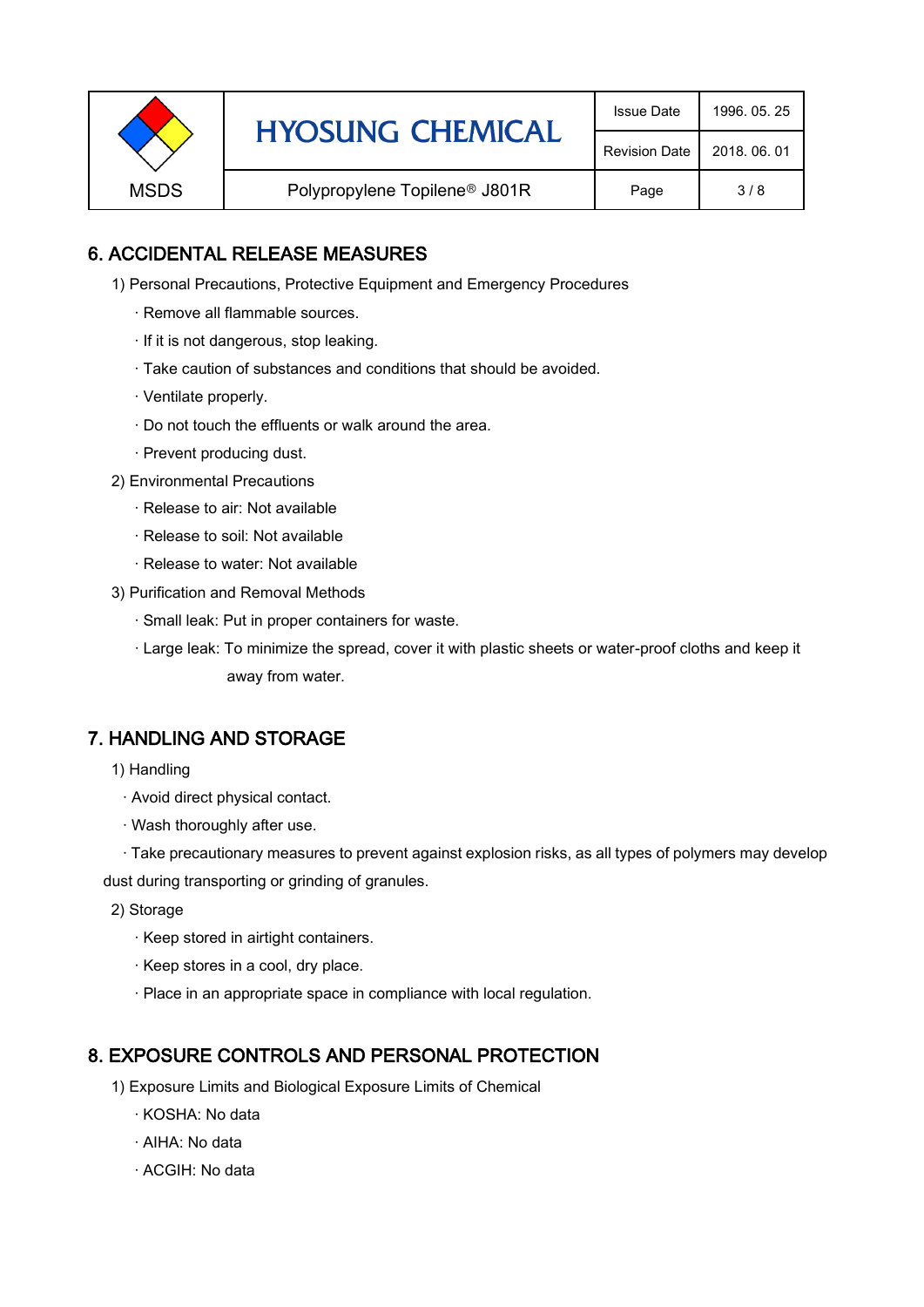|             | <b>HYOSUNG CHEMICAL</b>                   | <b>Issue Date</b> | 1996, 05, 25 |
|-------------|-------------------------------------------|-------------------|--------------|
|             | <b>Revision Date</b>                      | 2018, 06, 01      |              |
| <b>MSDS</b> | Polypropylene Topilene <sup>®</sup> J801R | Page              | 4/8          |

- · OSHA: No data
- · Biological exposure limits: No data
- 2) Engineering Management
	- · Install local ventilation system.
	- · Ventilation equipment should be explosion-proof if explosive concentrations of dust, vapor of fume are present.
- 3) Personal Protective Equipment
	- ① Respiratory protection
		- · Use approved respirator if unable to control airborne dust, fumes, and vapor.
	- ② Eyes protection
		- · The wearing of chemical safety goggles or face shield is recommended.
		- · Install eyes washing facilities and quick drench shower near work areas.
	- ③ Hands protection
		- · The wearing of protective gloves is recommended to prevent exposure.
	- ④ Human body protection
		- · The wearing of protective clothing is recommended to prevent exposure.

# 9. PHYSICAL AND CHEMICAL PROPERTIES

- 1) Appearance: White pellet
- 2) Odor: Odorless
- 3) Odor Threshold: No data
- 4) pH: No data
- 5) Melting / Freezing Point: 130 ~ 170 ℃
- 6) Initial Boiling Point or Boiling Point Range: No data
- 7) Flash Point: No data
- 8) Evaporation Rate: No data
- 9) Flammability (Solid, Gas) : No data
- 10) Upper / Lower Flammability or Explosive Limits: No data
- 11) Vapor Pressure: No data
- 12) Solubility: Insoluble
- 13) Vapor Density: No data
- 14) Relative Density: 0.88~0.92 kg/L (at 20℃)
- 15) N-Octane / Water Partition Coefficient: No data
- 16) Auto Ignition Temperature: 400℃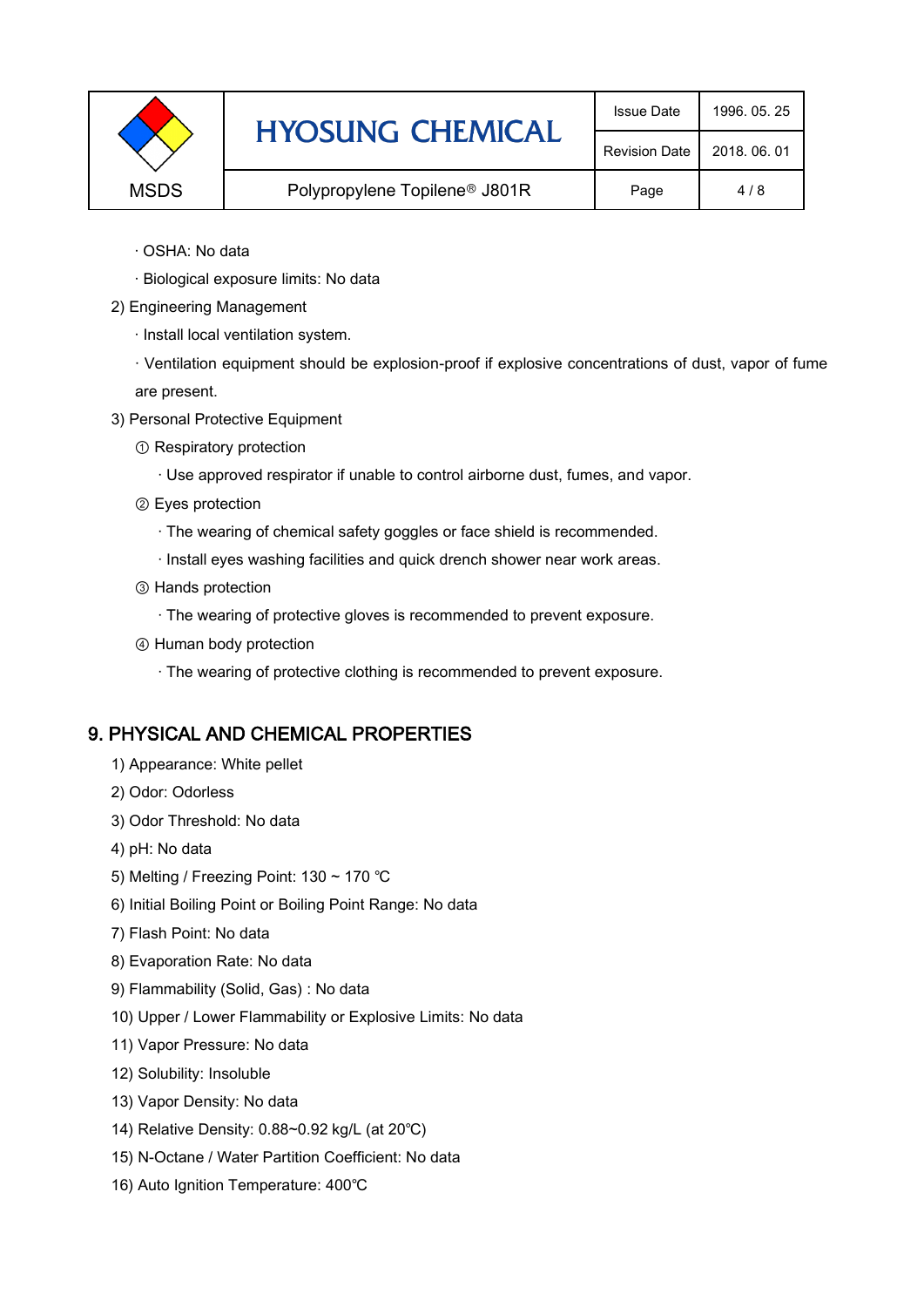| <b>HYOSUNG CHEMICAL</b>                                  | <b>Issue Date</b>    | 1996, 05, 25 |     |
|----------------------------------------------------------|----------------------|--------------|-----|
|                                                          | <b>Revision Date</b> | 2018, 06, 01 |     |
| <b>MSDS</b><br>Polypropylene Topilene <sup>®</sup> J801R |                      | Page         | 5/8 |

- 17) Decomposition Temperature: No data
- 18) Viscosity: No data
- 19) Molecular Weight: >10,000

# 10. STABILITY AND REACTIVITY

- 1) Chemical Stability
	- · Stable under normal temperature and pressure.
- 2) Possibility of Hazardous Reaction
	- · Will not occur under normal temperature and pressure.
- 3) Condition to Avoid
	- · Avoid contact with water.
	- · Keep away from heat, sparks and flame.
	- · Avoid contact with strong oxidizing agents, strong alkaline and strong acid.
- 4) Incompatibility with Other Materials
	- · Strong oxidizing materials, Flammable substance.
- 5) Hazardous Decomposition Product

· At elevated temperatures the material will begin to decompose, producing fumes that can contain carbon monoxide, acrolein, aldehydes, and unidentified organic compounds.

### 11. TOXICOLOGICAL INFORMATION

- 1) Information on the Likely Routes of Exposure
	- · Inhalation: No data
	- · Ingestion: No data
	- · Skin contact: No data
	- · Eye contact: No data
- 2) Delayed and Immediate Effects and Chronic Effects From Short or Long Term Exposure
	- Acute toxicity
		- · Oral: No data
		- · Skin: No data
		- · Inhalation: No data
	- Skin corrosion / irritation: No data
	- Serious eye damage / eye irritation: No data
	- Respiratory sensitization: No data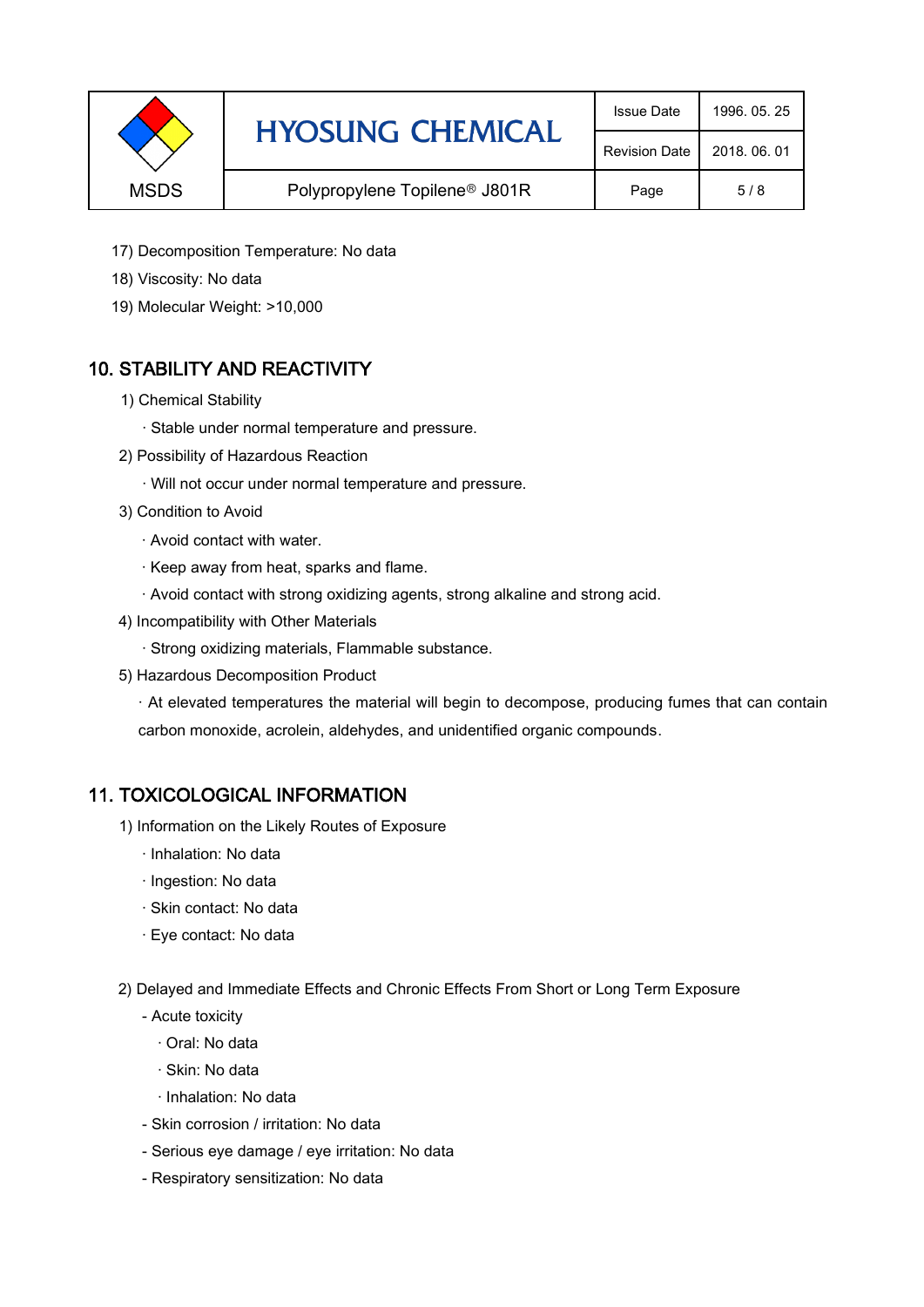| <b>HYOSUNG CHEMICAL</b> | <b>Issue Date</b>                         | 1996, 05, 25 |     |
|-------------------------|-------------------------------------------|--------------|-----|
|                         | <b>Revision Date</b>                      | 2018, 06, 01 |     |
| <b>MSDS</b>             | Polypropylene Topilene <sup>®</sup> J801R | Page         | 6/8 |

- Skin sensitization: No data
- Carcinogenicity
	- · Industrial Safety & Health Law: No data
	- · IARC: No data
	- · OSHA: No data
	- · ACGIH: No data
	- · NTP: No data
	- · EU CLP: No data
- Gem cell mutagenicity: No data
- Reproductive toxicity: No data
- Specific target organ systemic toxicity (Single exposure)
- Specific target organ systemic toxicity (Repeated exposure)
- Aspiration hazard: No data

### 12. ECOLOGICAL INFORMATION

- 1) Ecotoxicity: No data
- 2) Persistence and Degradability: No data
- 3) Bioaccumulative Potential: No data
- 4) Mobility in Soil: No data
- 5) Other Adverse Effects: No data

# 13. DISPOSAL CONSIDERATIONS

- 1) Disposal Method
	- · Dispose in accordance with all applicable environmental regulations.
	- · Empty containers should be recycled or disposed of through an approved waste management facility.
- 2) Disposal Considerations
	- · For proper disposal of used material, an assessment must be completed to determine the proper and permissible waste management options under applicable rules, regulations and laws.

# 14. TRANSPORT INFORMATION

- 1) UN Number: Not regulated as a hazardous material
- 2) UN Proper Shipping Name: Not applicable
- 3) Hazard Class: Not applicable
- 4) Packing Group: Not applicable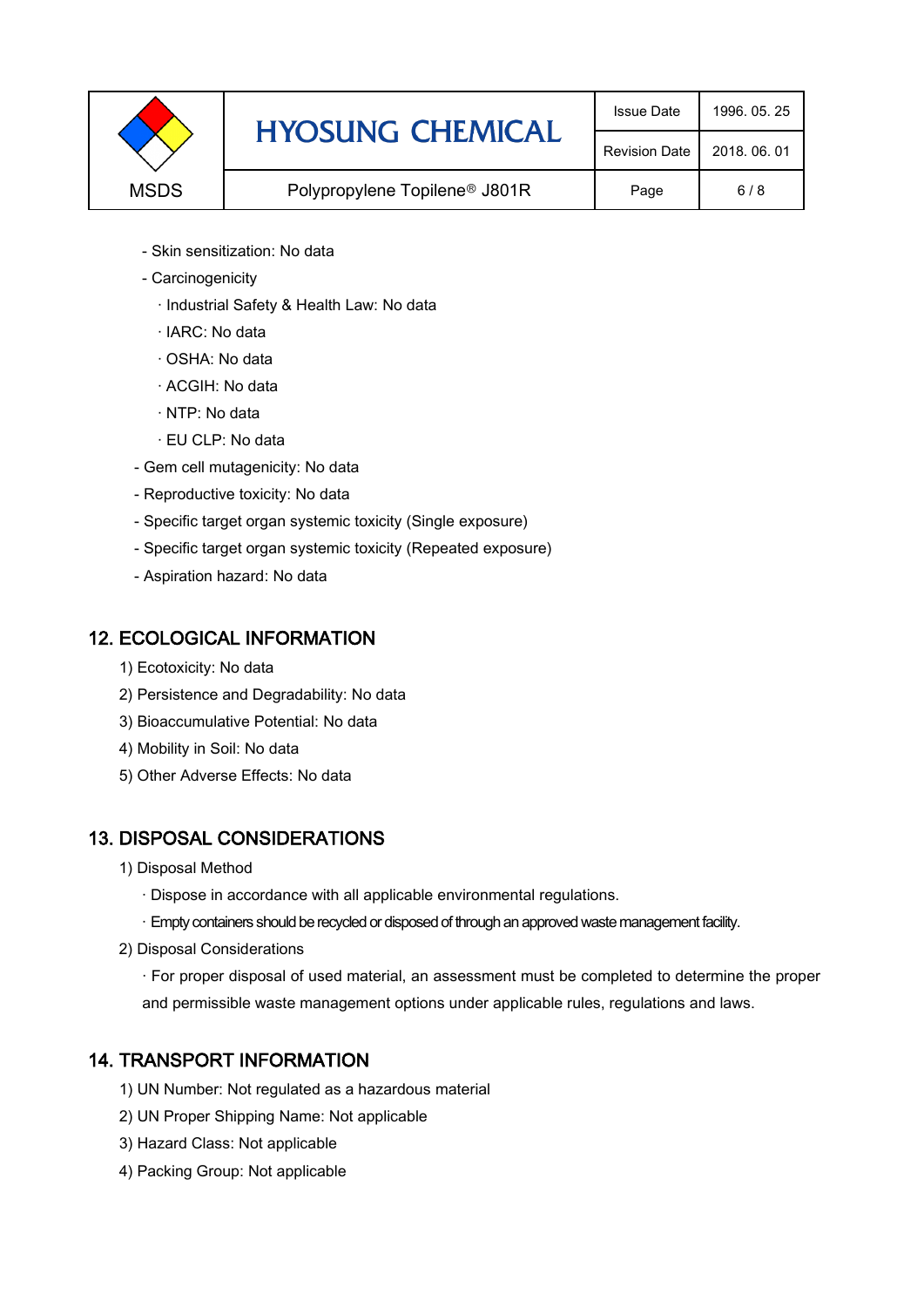|                                                          | <b>HYOSUNG CHEMICAL</b> | <b>Issue Date</b>    | 1996, 05, 25 |
|----------------------------------------------------------|-------------------------|----------------------|--------------|
|                                                          |                         | <b>Revision Date</b> | 2018, 06, 01 |
| <b>MSDS</b><br>Polypropylene Topilene <sup>®</sup> J801R |                         | Page                 | 7/8          |
|                                                          |                         |                      |              |

- 5) Marine Pollutant: Not applicable
- 6) DOT Number: Not regulated as a hazardous material
- 7) IATA Number: Not regulated as a hazardous material
- 8) IMDG Code: Not regulated as a hazardous material
- 9) Further information: Not a hazardous material under DOT, IATA and IMDG
- 10) Special Precautions for User
	- · Emergency management type of fire: Not applicable
	- · Emergency management type of leak: Not applicable

### 15. REGULATORY INFORMATION

- 1) Industrial Safety and Health Law (KOREA): Not applicable
- 2) Toxic Chemical Substance Subject to Management Act (KOREA): Not applicable
- 3) Hazardous Material Safety Act (KOREA): Not applicable
- 4) Other Local or International Regulation
	- Persistent Organic Pollutant Management Law (KOREA): Not applicable
	- EU Classification
		- · Classification: Not applicable
		- · Risk Phrases: Not applicable
		- · Safety Phrases: Not applicable
	- US Regulations
		- · OSHA: Not applicable
		- · CERCLA: Not applicable
		- · EPCRA 302: Not applicable
		- · EPCRA 304: Not applicable
		- · EPCRA 301: Not applicable
	- Rotterdam Convention material: Not applicable
	- Stockholm Convention material: Not applicable
	- Montreal Protocol on Substance: Not applicable

### 16. OTHER INFORMATION

- 1) Reference
	- · KOSHA: Material Safety Data Sheet